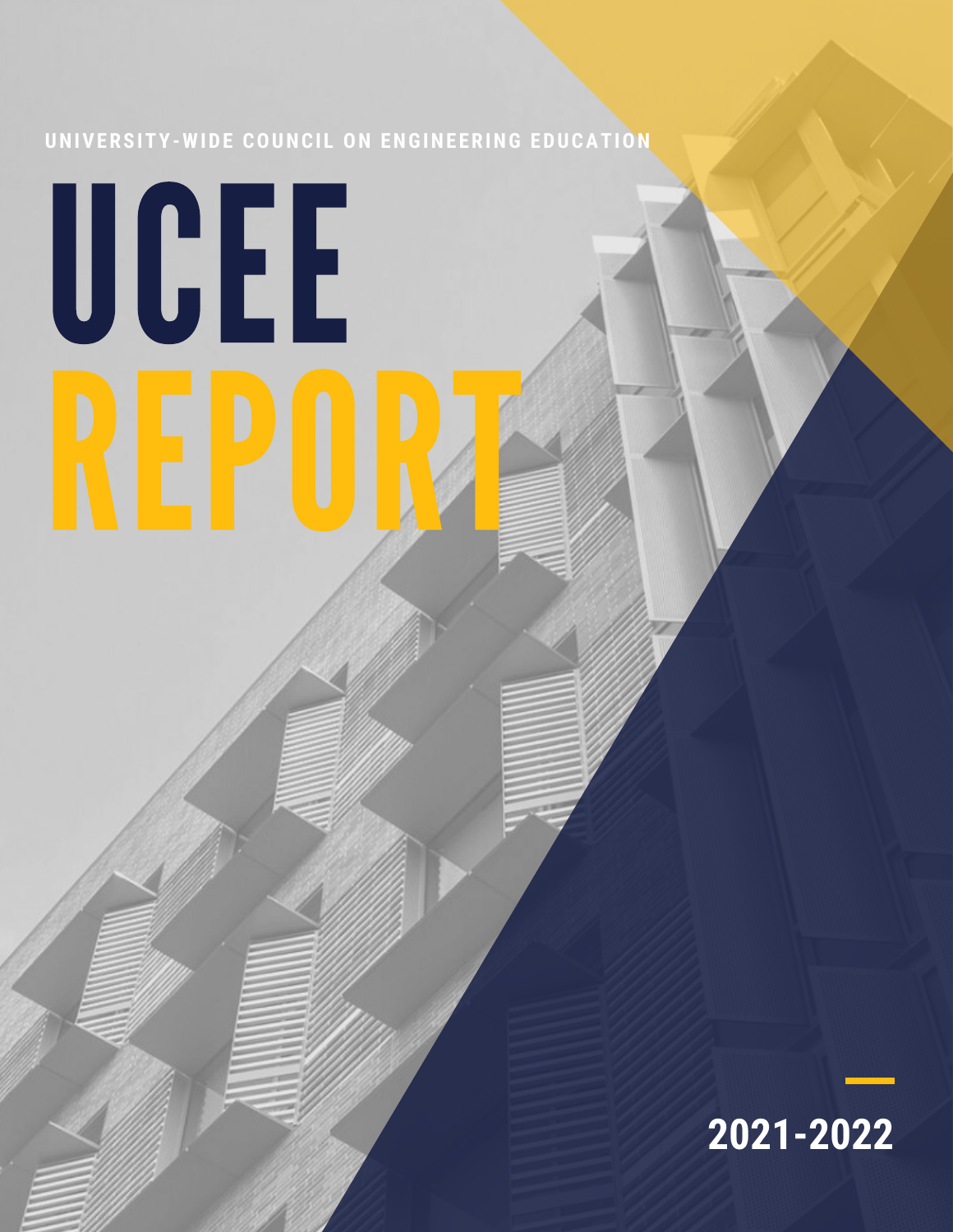

**Report to the University-Wide Council on Engineering Education (UCEE)** Henry Samueli School of Engineering and Applied Science

University of California, Los Angeles

Jayathi Y. Murthy Ronald And Valerie Sugar Dean

Richard D. Wesel Associate Dean Academic and Student Affairs

Bruce Dunn Associate Dean Research and Physical Resources

Associate Dean International Initiatives & Online Programs Jenn-Ming Yang

> Jia-Ming Liu Associate Dean Academic Personnel

Diversity and Inclusion Veronica Santos Associate Dean

Completed Fall 2021 James Washington Prepared by: [Jaw@seas.ucla.edu](mailto:Jaw@seas.ucla.edu)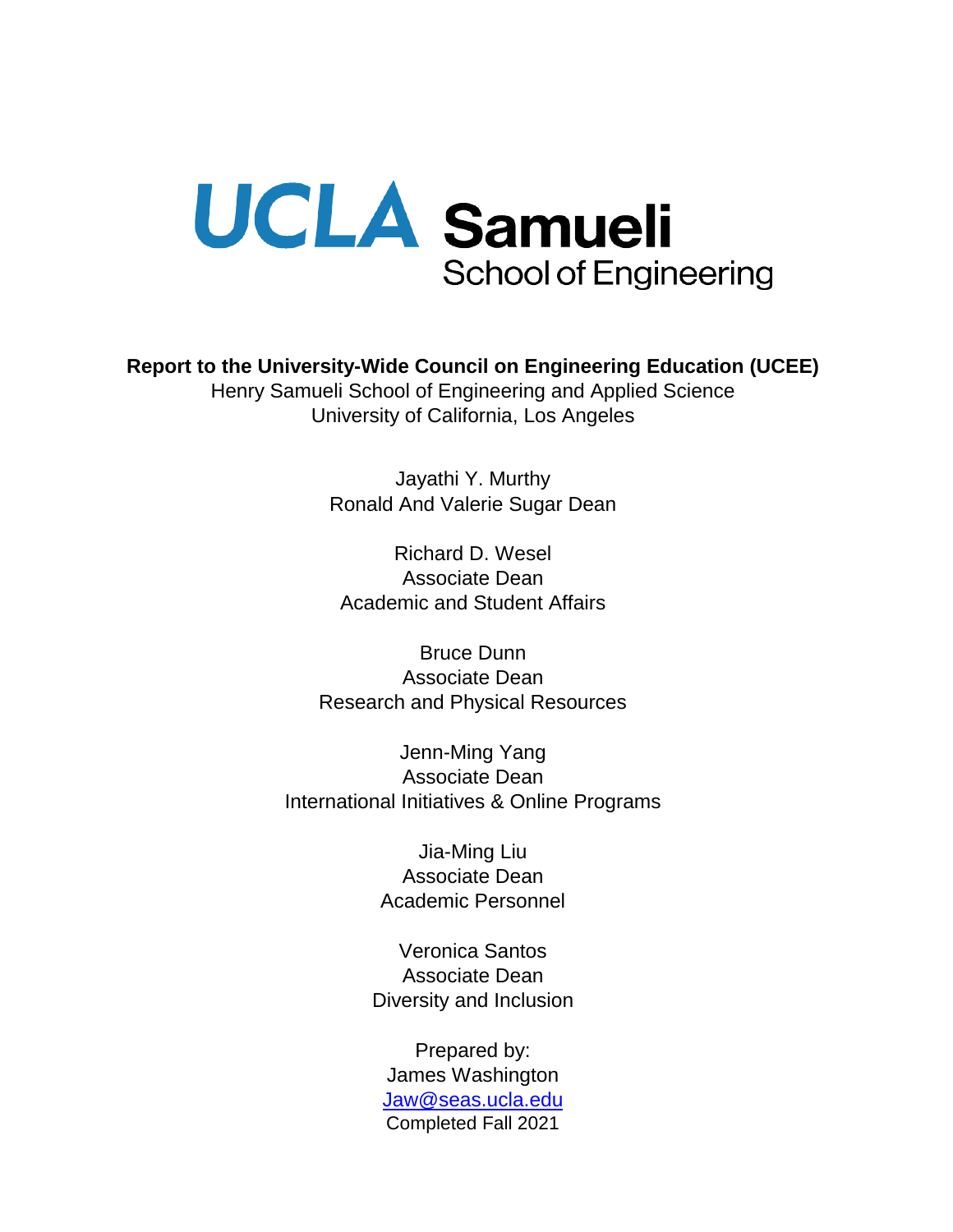

# **Admission, Enrollment & Degree Statistics**

| Page 3  | <b>Fall Quarter Enrollment</b>                                            |
|---------|---------------------------------------------------------------------------|
|         | Undergraduate & Graduate                                                  |
| Page 4  | <b>Applications, Admission, Registration</b><br>Undergraduate (Freshmen)  |
| Page 5  | <b>Applications, Admission, Registration</b><br>Undergraduate (Transfers) |
| Page 6  | <b>Applications, Admission, Registration</b><br>Graduate                  |
| Page 7  | <b>Undergraduate Enrollment</b><br>Women, Minorities & Foreign            |
| Page 8  | <b>Graduate Enrollment</b>                                                |
|         | Women, Minorities & Foreign                                               |
| Page 9  | Degrees Granted - Three Year                                              |
|         | <b>BS, MS &amp; PhD Degrees</b>                                           |
| Page 10 | <b>Faculty FTE</b>                                                        |
|         | <b>Current Recruitment Information</b>                                    |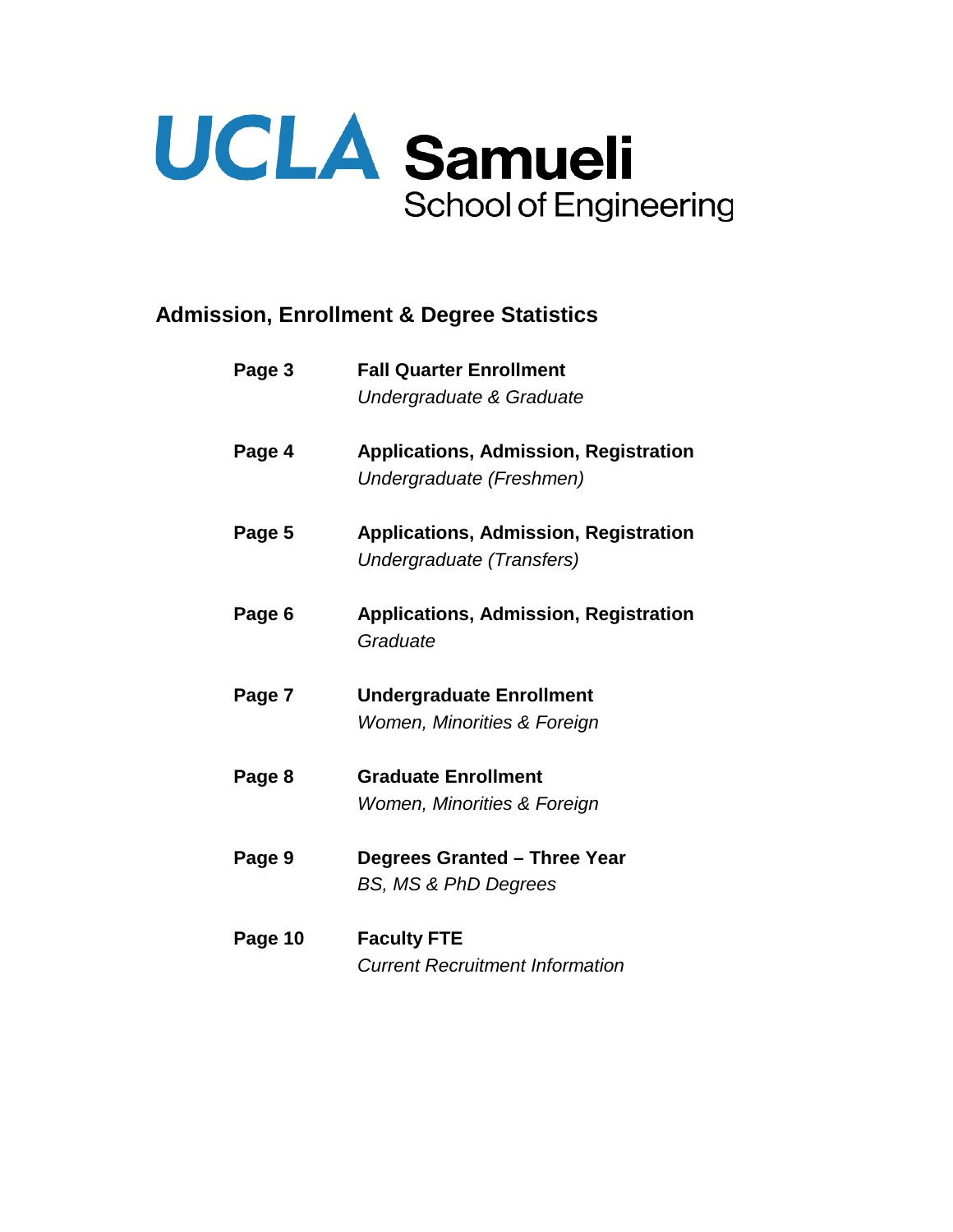

# **Fall Quarter Enrollment\***

| <b>Undergraduate Enrollment</b>             |        |          |                |
|---------------------------------------------|--------|----------|----------------|
|                                             | 2019   | 2020     | 2021           |
| Aerospace Engineering                       | 231    | 244      | 254            |
| Bioengineering                              | 293    | 291      | 310            |
| <b>Chemical Engineering</b>                 | 323    | 308      | 312            |
| <b>Computer Engineering</b>                 | 95     | 116      | 117            |
| <b>Civil Engineering</b>                    | 328    | 341      | 356            |
| <b>Computer Science</b>                     | 964    | 1019     | 1039           |
| <b>Computer Science &amp; Engineering</b>   | 297    | 258      | 249            |
| <b>Electrical Engineering</b>               | 578    | 564      | 528            |
| <b>Materials Engineering</b>                | 143    | 138      | 143            |
| <b>Mechanical Engineering</b>               | 568    | 600      | 632            |
| <b>Undeclared Engineering</b>               | 136    | 79       | 141            |
| <b>Total Undergraduate Enrollment</b>       | 3,956  | 3,958    | 4,081          |
| <b>Graduate Enrollment</b>                  |        |          |                |
|                                             | 2019   | 2020     | 2021           |
| Master's Degree                             | 748    | 659      | 837            |
| Master's of Science Online                  | 362    | 441      | 514            |
| Master's of Engineering                     | 0      | 0        | 35             |
| Engineer                                    | 1      | $\Omega$ | $\overline{0}$ |
| <b>Doctoral Degree</b>                      | 1082   | 1088     | 1117           |
| <b>Total Graduate Enrollment</b>            | 2,193  | 2,188    | 2,503          |
| <b>Total Samueli Engineering Enrollment</b> | 6,149  | 6,146    | 6,584          |
| <b>UCLA Campus Undergraduate Total</b>      | 31,543 | 31,636   | 32,119         |
| <b>UCLA Campus Total</b>                    | 44,371 | 44,589   | 46,113         |

*\*As reported by the Office of Analysis and Information Management based on November 2021 enrollment numbers*

*Dual degree students are only counted once for enrollment.*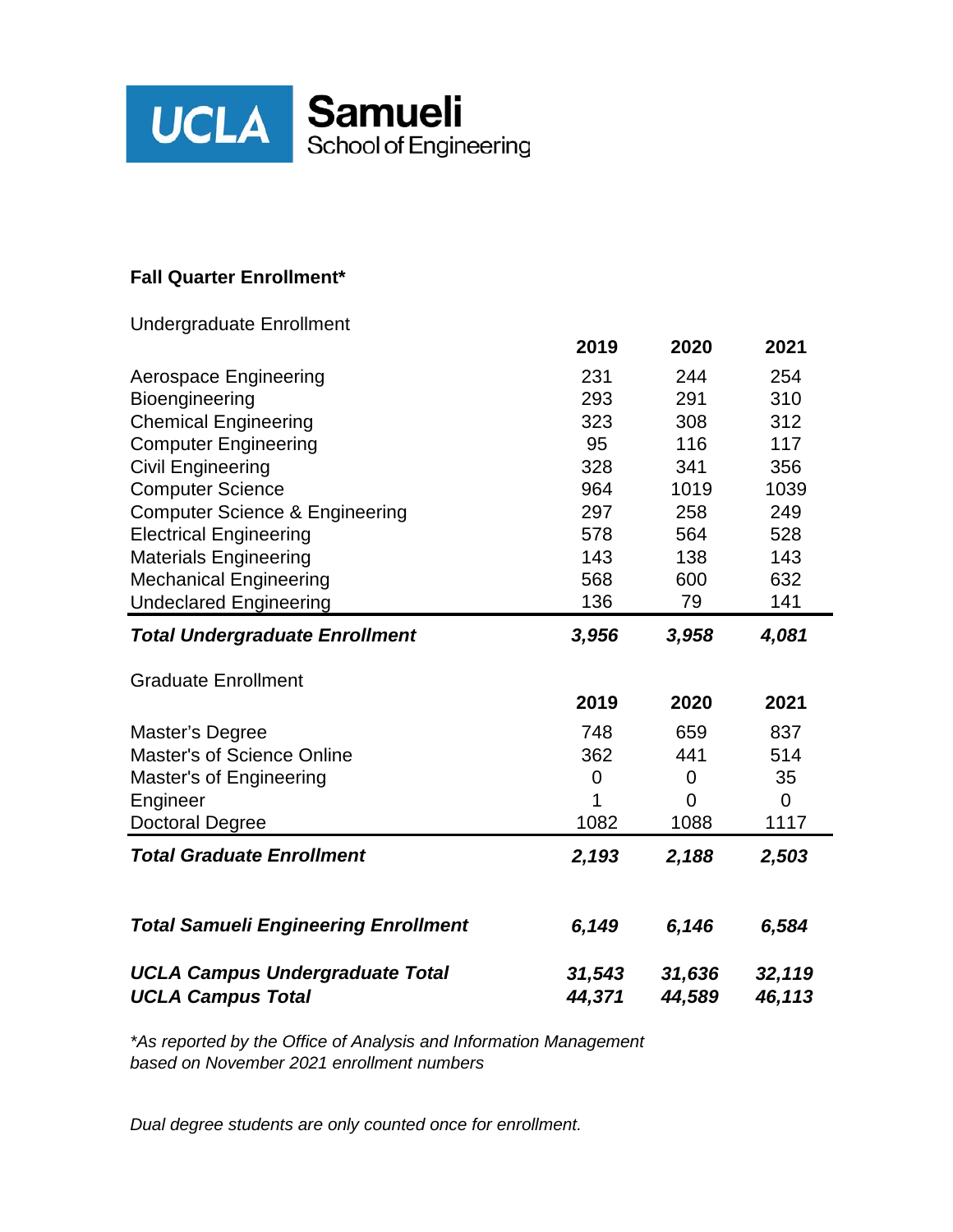



# School of Engineering<br>
School of Engineering<br>
Undergraduate Freshman Admission Statistics\*

| 2021-2022                                 |        |       |       |                 |     |
|-------------------------------------------|--------|-------|-------|-----------------|-----|
| Aerospace Engineering                     | 2,269  | 128   | 5.6%  | 50              | 50  |
| Bioengineering                            | 2,644  | 259   | 9.8%  | 87              | 87  |
| <b>Chemical Engineering</b>               | 1,128  | 234   | 20.7% | 82              | 80  |
| <b>Civil Engineering</b>                  | 1,965  | 192   | 9.8%  | 86              | 86  |
| <b>Computer Science</b>                   | 9,793  | 529   | 5.4%  | 152             | 152 |
| <b>Computer Science &amp; Engineering</b> | 3,421  | 256   | 7.5%  | 74              | 74  |
| <b>Computer Engineering</b>               | 1,441  | 34    | 2.4%  | 16              | 16  |
| <b>Electrical Engineering</b>             | 1,650  | 240   | 14.5% | 85              | 84  |
| <b>Materials Engineering</b>              | 378    | 105   | 27.8% | 40              | 39  |
| <b>Mechanical Engineering</b>             | 3,824  | 318   | 8.3%  | 113             | 111 |
| <b>Undeclared Engineering</b>             | 2,860  | 224   | 7.8%  | 105             | 103 |
| <b>Total</b>                              | 31,373 | 2,519 | 8.0%  | 890             | 882 |
| 2020-2021                                 |        |       |       |                 |     |
| Aerospace Engineering                     | 1,798  | 139   | 7.7%  | 59              | 57  |
| Bioengineering                            | 2,058  | 292   | 14.2% | 59              | 59  |
| <b>Chemical Engineering</b>               | 996    | 255   | 25.6% | 65              | 63  |
| <b>Civil Engineering</b>                  | 1,655  | 201   | 12.1% | 89              | 88  |
| <b>Computer Science</b>                   | 7,644  | 634   | 8.3%  | 118             | 118 |
| <b>Computer Science &amp; Engineering</b> | 2,690  | 267   | 9.9%  | 71              | 71  |
| <b>Computer Engineering</b>               | 1,115  | 60    | 5.4%  | 17              | 17  |
| <b>Electrical Engineering</b>             | 1,401  | 254   | 18.1% | 109             | 108 |
| <b>Materials Engineering</b>              | 376    | 104   | 27.7% | 27              | 27  |
| <b>Mechanical Engineering</b>             | 3,188  | 284   | 8.9%  | 103             | 102 |
| <b>Undeclared Engineering</b>             | 1,876  | 150   | 8.0%  | 42              | 41  |
| <b>Total</b>                              | 24,797 | 2,640 | 10.6% | 759             | 751 |
| 2019-2020                                 |        |       |       |                 |     |
| Aerospace Engineering                     | 1,726  | 145   | 8.4%  | 52              | 51  |
| Bioengineering                            | 2,251  | 259   | 11.5% | 69              | 69  |
| <b>Chemical Engineering</b>               | 1,090  | 210   | 19.3% | 71              | 71  |
| <b>Civil Engineering</b>                  | 1,623  | 182   | 11.2% | 77              | 77  |
| <b>Computer Science</b>                   | 7,514  | 648   | 8.6%  | 140             | 140 |
| <b>Computer Science &amp; Engineering</b> | 2,889  | 219   | 7.6%  | 48              | 48  |
| <b>Computer Engineering</b>               | 1,048  | 49    | 4.7%  | 12 <sub>2</sub> | 12  |
| <b>Electrical Engineering</b>             | 1,334  | 237   | 17.8% | 102             | 98  |
| <b>Materials Engineering</b>              | 377    | 75    | 19.9% | 30              | 30  |
| <b>Mechanical Engineering</b>             | 3,239  | 286   | 8.8%  | 115             | 114 |
| <b>Undeclared Engineering</b>             | 2,713  | 195   | 7.2%  | 62              | 62  |
| <b>Total</b>                              | 25,804 | 2,505 | 9.7%  | 778             | 772 |
|                                           |        |       |       |                 |     |

*\*As Reported by SEASnet on 11-17-21*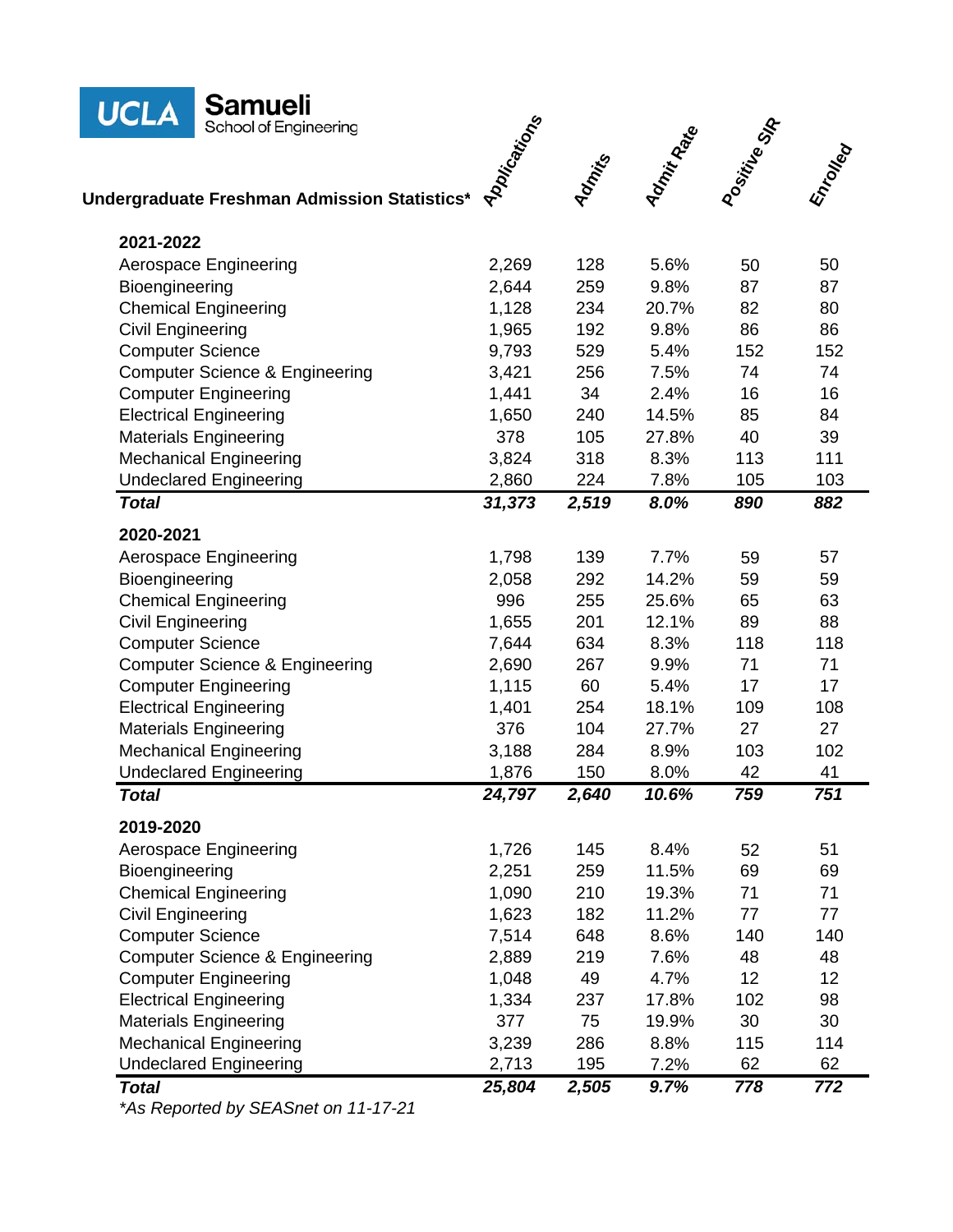



| 2021-2022                                 |       |     |       |                |                  |
|-------------------------------------------|-------|-----|-------|----------------|------------------|
| Aerospace Engineering                     | 227   | 26  | 11.5% | 16             | 16               |
| Bioengineering                            | 159   | 21  | 13.2% | 8              | 8                |
| <b>Chemical Engineering</b>               | 164   | 38  | 23.2% | 16             | 16               |
| <b>Civil Engineering</b>                  | 257   | 50  | 19.5% | 17             | 17               |
| <b>Computer Science</b>                   | 1,996 | 47  | 2.4%  | 29             | 29               |
| <b>Computer Science &amp; Engineering</b> | 340   | 27  | 7.9%  | 9              | $\boldsymbol{9}$ |
| <b>Computer Engineering</b>               | 207   | 13  | 6.3%  | 9              | 8                |
| <b>Electrical Engineering</b>             | 339   | 115 | 33.9% | 68             | 67               |
| <b>Materials Engineering</b>              | 36    | 13  | 36.1% | $\overline{2}$ | $\overline{2}$   |
| <b>Mechanical Engineering</b>             | 572   | 109 | 19.1% | 57             | 56               |
| <b>Total</b>                              | 4,297 | 459 | 10.7% | 231            | 228              |
| 2020-2021                                 |       |     |       |                |                  |
| Aerospace Engineering                     | 211   | 20  | 9.5%  | 15             | 15               |
| Bioengineering                            | 137   | 19  | 13.9% | $\mathfrak{S}$ | $\mathfrak{S}$   |
| <b>Chemical Engineering</b>               | 181   | 50  | 27.6% | 20             | 20               |
| <b>Civil Engineering</b>                  | 250   | 54  | 21.6% | 17             | 17               |
| <b>Computer Science</b>                   | 1,700 | 76  | 4.5%  | 47             | 46               |
| <b>Computer Science &amp; Engineering</b> | 359   | 24  | 6.7%  | 8              | 8                |
| <b>Computer Engineering</b>               | 186   | 5   | 2.7%  | $\overline{4}$ | $\overline{4}$   |
| <b>Electrical Engineering</b>             | 370   | 112 | 30.3% | 60             | 56               |
| <b>Materials Engineering</b>              | 40    | 14  | 35.0% | 3              | 3                |
| <b>Mechanical Engineering</b>             | 544   | 76  | 14.0% | 34             | 34               |
| <b>Total</b>                              | 3,978 | 450 | 11.3% | 211            | 206              |
| 2019-2020                                 |       |     |       |                |                  |
| Aerospace Engineering                     | 176   | 26  | 14.8% | 17             | 17               |
| Bioengineering                            | 150   | 20  | 13.3% | 8              | 8                |
| <b>Chemical Engineering</b>               | 206   | 55  | 26.7% | 25             | 24               |
| <b>Civil Engineering</b>                  | 199   | 45  | 22.6% | 17             | 17               |
| <b>Computer Science</b>                   | 1,633 | 89  | 5.5%  | 54             | 54               |
| <b>Computer Science &amp; Engineering</b> | 291   | 43  | 14.8% | 18             | 18               |
| <b>Computer Engineering</b>               | 124   | 12  | 9.7%  | 7              | $\overline{7}$   |
| <b>Electrical Engineering</b>             | 399   | 92  | 23.1% | 53             | 51               |
| <b>Materials Engineering</b>              | 65    | 12  | 18.5% | 6              | 6                |
| <b>Mechanical Engineering</b>             | 517   | 76  | 14.7% | 27             | 26               |
| <b>Total</b>                              | 3,760 | 470 | 12.5% | 232            | 228              |

\*As Reported by UCLA Admission November 2021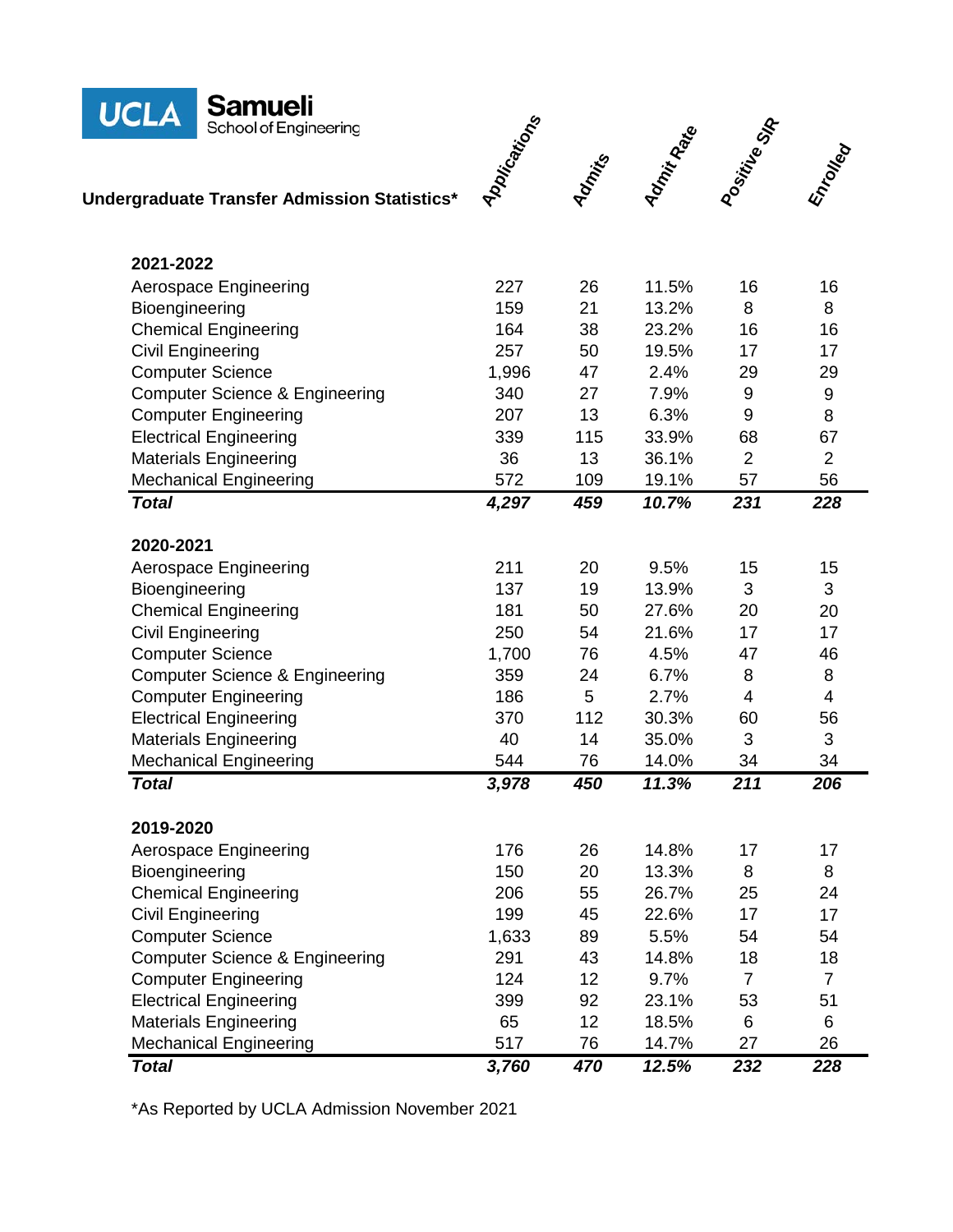

# **Graduate Admission Statistics\***

|                                     |                 | <b>Applicants</b> |              |                 | <b>Admits</b>   |              |                 | <b>Enrolled</b> |              |
|-------------------------------------|-----------------|-------------------|--------------|-----------------|-----------------|--------------|-----------------|-----------------|--------------|
| 2021-2022                           | <b>Domestic</b> | Foreign           | <b>Total</b> | <b>Domestic</b> | Foreign         | <b>Total</b> | <b>Domestic</b> | Foreign         | <b>Total</b> |
| Aerospace Engineering               | 143             | 85                | 228          | 72              | 31              | 103          | 23              | 13              | 36           |
| Bioengineering                      | 231             | 188               | 419          | 84              | 66              | 150          | 31              | 20              | 51           |
| <b>Chemical Engineering</b>         | 78              | 135               | 213          | 21              | 21              | 42           | 16              | 15              | 31           |
| Civil Engineering                   | 144             | 254               | 398          | 122             | 152             | 274          | 63              | 65              | 128          |
| <b>Computer Science</b>             | 780             | 3104              | 3,884        | 122             | 280             | 402          | 58              | 174             | 232          |
| Electrical & Computer Engineering** | 285             | 1448              | 1,733        | 173             | 311             | 484          | 85              | 207             | 292          |
| <b>Manufacturing Engineering</b>    | 0               | 5                 | 5            | 0               | 0               | 0            | 0               | 0               | 0            |
| Materials Science & Engineering     | 67              | 187               | 254          | 44              | 111             | 155          | 13              | 61              | 74           |
| <b>Mechanical Engineering</b>       | 210             | 422               | 632          | 126             | 183             | 309          | 46              | 66              | 112          |
| <b>MS Engineering Online</b>        | 262             | 112               | 374          | 206             | 83              | 289          | 152             | 50              | 202          |
| <b>Total</b>                        | 2,200           | 5,940             | 8,140        | 970             | 1,238           | 2,208        | 487             | 671             | 1,158        |
| % Foreign                           |                 | 72.97%            |              |                 | 56.07%          |              |                 | 57.94%          |              |
|                                     |                 | <b>Applicants</b> |              |                 | <b>Admits</b>   |              |                 | <b>Enrolled</b> |              |
| 2020-2021                           | <b>Domestic</b> | Foreign           | <b>Total</b> | <b>Domestic</b> | Foreign         | <b>Total</b> | <b>Domestic</b> | Foreign         | <b>Total</b> |
| Aerospace Engineering               | 110             | 53                | 163          | 66              | 17              | 83           | 27              | 4               | 31           |
| Bioengineering                      | 192             | 232               | 424          | 103             | 100             | 203          | 25              | 21              | 46           |
| <b>Chemical Engineering</b>         | 79              | 220               | 299          | 23              | 13              | 36           | 15              | 9               | 24           |
| Civil Engineering                   | 131             | 255               | 386          | 113             | 150             | 263          | 48              | 35              | 83           |
| <b>Computer Science</b>             | 485             | 2757              | 3,242        | 69              | 169             | 238          | 37              | 72              | 109          |
| Electrical & Computer Engineering** | 232             | 1621              |              | 152             | 427             | 579          | 52              | 95              | 147          |
| <b>Manufacturing Engineering</b>    |                 |                   | 1,853        |                 |                 |              |                 |                 |              |
|                                     | $\overline{2}$  | 3                 | 5            | 1               | 0               | 1            | 1               | 0               | 1            |
| Materials Science & Engineering     | 84              | 218               | 302          | 51              | 101             | 152          | 13              | 10              | 23           |
| <b>Mechanical Engineering</b>       | 197             | 532               | 729          | 133             | 211             | 344          | 45              | 42              | 87           |
| <b>MS Engineering Online</b>        | 202             | 22                | 224          | 163             | 14              | 177          | 134             | 10              | 144          |
| <b>Total</b><br>% Foreign           | 1,714           | 5,913<br>77.53%   | 7,627        | 874             | 1,202<br>57.90% | 2,076        | 397             | 298<br>42.88%   | 695          |

|                                     |                 | <b>Applicants</b> |              |                 | <b>Admits</b> |              |                 | <b>Enrolled</b> |              |  |
|-------------------------------------|-----------------|-------------------|--------------|-----------------|---------------|--------------|-----------------|-----------------|--------------|--|
| 2019-2020                           | <b>Domestic</b> | Foreign           | <b>Total</b> | <b>Domestic</b> | Foreign       | <b>Total</b> | <b>Domestic</b> | Foreign         | <b>Total</b> |  |
| Aerospace Engineering               | 88              | 50                | 138          | 46              | 9             | 55           | 16              | 3               | 19           |  |
| Bioengineering                      | 225             | 225               | 450          | 72              | 48            | 120          | 17              | 16              | 33           |  |
| <b>Chemical Engineering</b>         | 94              | 251               | 345          | 20              | 33            | 53           | 5               | 22              | 27           |  |
| Civil Engineering                   | 143             | 288               | 431          | 115             | 154           | 269          | 35              | 49              | 84           |  |
| <b>Computer Science</b>             | 455             | 2.556             | 3.011        | 113             | 197           | 310          | 53              | 111             | 164          |  |
| Electrical & Computer Engineering** | 235             | 1,644             | 1,879        | 132             | 397           | 529          | 42              | 139             | 181          |  |
| <b>Manufacturing Engineering</b>    | 3               | 2                 | 5            | 2               | 0             | 2            |                 | 0               |              |  |
| Materials Science & Engineering     | 65              | 303               | 368          | 38              | 84            | 122          | 6               | 22              | 28           |  |
| <b>Mechanical Engineering</b>       | 196             | 493               | 689          | 102             | 147           | 249          | 21              | 34              | 55           |  |
| <b>MS Engineering Online</b>        | 194             | 19                | 213          | 149             | 10            | 159          | 100             |                 | 107          |  |
| <b>Total</b>                        | 1,698           | 5,831             | 7,529        | 789             | 1,079         | 1,868        | 296             | 403             | 699          |  |
| % Foreign                           |                 | 77.45%            |              |                 | 57.76%        |              |                 | 57.65%          |              |  |

*\*As reported by go.grad.ucla.edu on 11/17/2021*

\*\* Starting Fall 2018 Electrical Engineering was renamed Electrical and Computer Engineering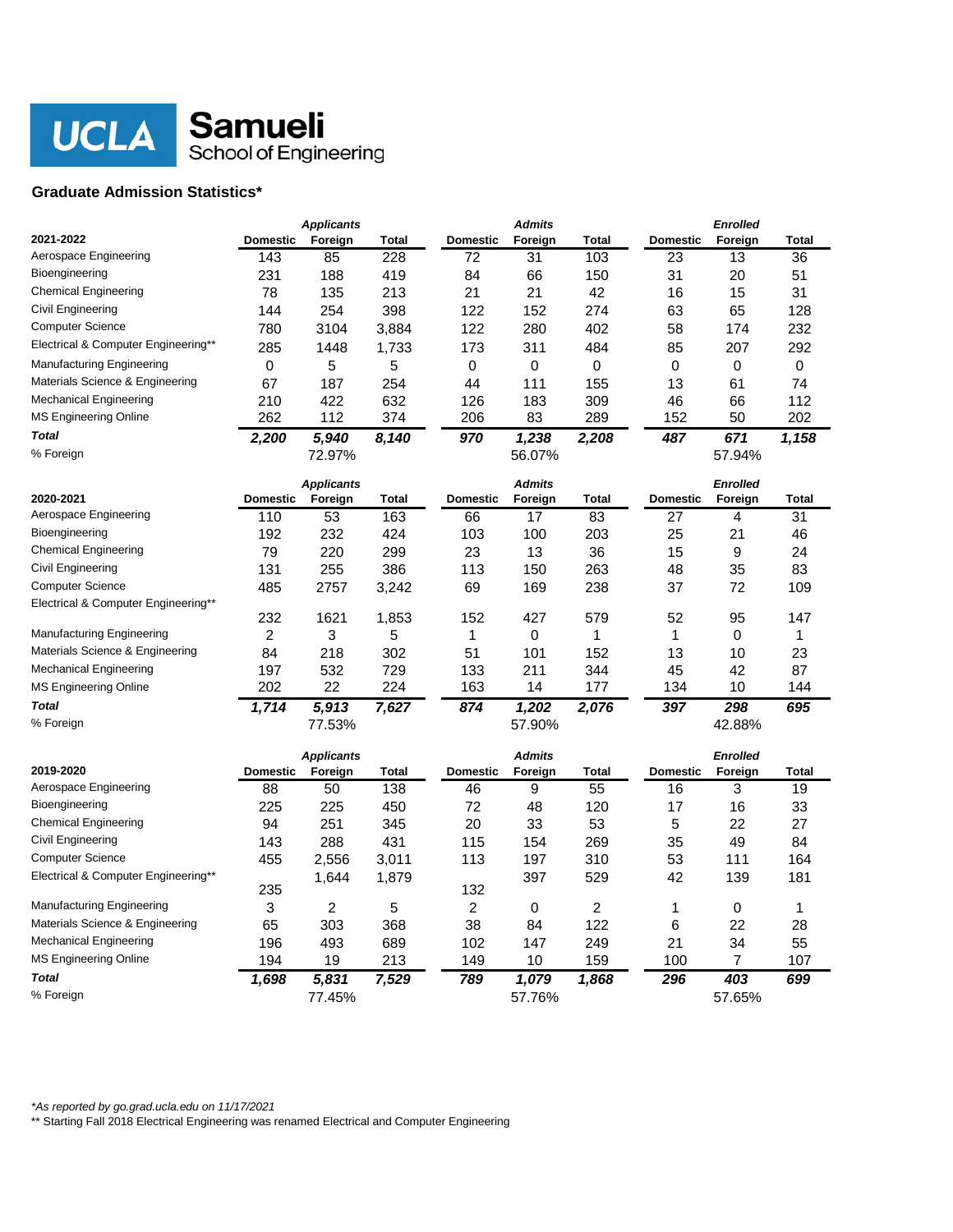

# **Undergraduate Enrollment**

# **Foreign Students, Minorities, and Women\***

|        | Movied<br>$\mathcal{F}$ | Ennolled | <b>E</b> BRIDE<br><b>POID</b> | ي.<br>Employed | Minorities<br>š. | Employed | Loteida<br>Š, |
|--------|-------------------------|----------|-------------------------------|----------------|------------------|----------|---------------|
| 2021   | 4,081                   | 1,219    | 29.9%                         | 497            | 12.2%            | 455      | 11.1%         |
| 2020** | 3,958                   | 1,138    | 28.8%                         | 435            | 11.0%            | 475      | 12.0%         |
| 2019   | 3,956                   | 1097     | 27.7%                         | 446            | 11.3%            | 495      | 12.5%         |

### **Gender Breakdown by Major**

| <b>B.S. Major</b>              | Male  | Female | <b>Unknown</b> | % Female |
|--------------------------------|-------|--------|----------------|----------|
| Aerospace Engineering          | 192   | 62     | 0              | 24.4%    |
| Bioengineering                 | 137   | 171    | 2              | 55.2%    |
| <b>Chemical Engineering</b>    | 159   | 152    |                | 48.7%    |
| Civil Engineering              | 199   | 155    | 2              | 43.5%    |
| <b>Computer Engineering</b>    | 92    | 25     | 0              | 21.4%    |
| <b>Computer Science</b>        | 776   | 257    | 6              | 24.7%    |
| Computer Science & Engineering | 198   | 49     | 2              | 19.7%    |
| <b>Electrical Engineering</b>  | 420   | 106    | 2              | 20.1%    |
| <b>Materials Engineering</b>   | 86    | 55     | 2              | 38.5%    |
| <b>Mechanical Engineering</b>  | 491   | 137    | $\overline{4}$ | 21.7%    |
| Undeclared Engineering         | 90    | 50     |                | 35.5%    |
| <b>Total</b>                   | 2,840 | 1.219  | 22             | 29.9%    |

### **Undergraduate Enrollment - Foreign & Domestic**

| <b>B.S. Major</b>              | <b>Domestic</b> | Foreign | % Foreign |
|--------------------------------|-----------------|---------|-----------|
| Aerospace Engineering          | 242             | 12      | 4.7%      |
| Bioengineering                 | 291             | 19      | 6.1%      |
| <b>Chemical Engineering</b>    | 270             | 42      | 13.5%     |
| Civil Engineering              | 344             | 12      | 3.4%      |
| <b>Computer Engineering</b>    | 109             | 8       | 6.8%      |
| <b>Computer Science</b>        | 865             | 174     | 16.7%     |
| Computer Science & Engineering | 226             | 23      | 9.2%      |
| <b>Electrical Engineering</b>  | 451             | 77      | 14.6%     |
| <b>Materials Engineering</b>   | 131             | 12      | 8.4%      |
| <b>Mechanical Engineering</b>  | 574             | 58      | 9.2%      |
| Undeclared Engineering         | 123             | 18      | 12.8%     |
| <b>Total</b>                   | 3,626           | 455     | 11.1%     |

*\* As reported by the Office of Analysis and Information Management in November 2021*

*\*\*207 Students did not report an ethnicity*

*\*\*\*As of 2011, a new ethnicity category called "2 or more ethnicities" was added that is not included under minorities*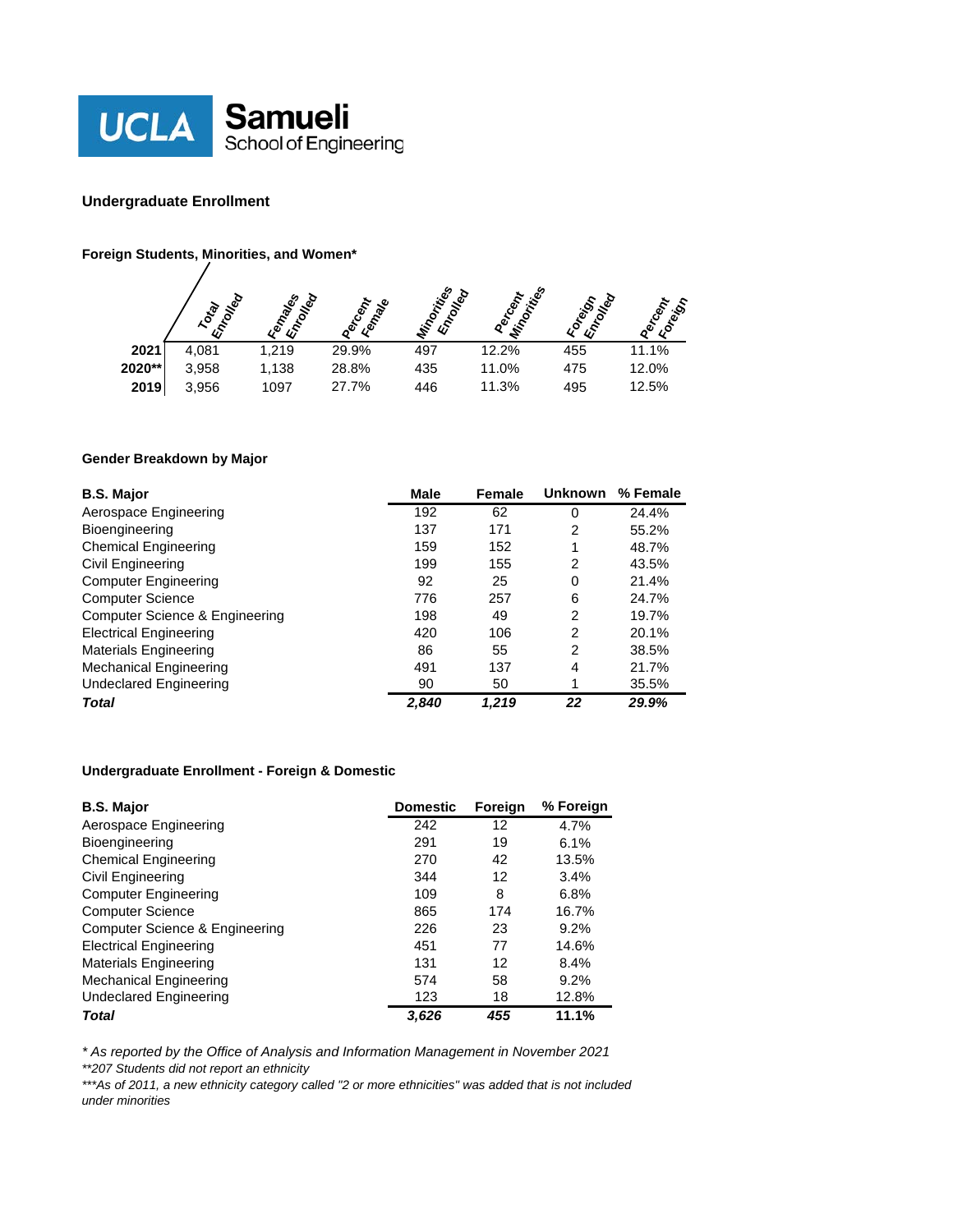

**Graduate Enrollment\***

**Foreign Students, Minorities, and Women**



|                                  |               |      | <b>Fall 2021</b> |          |                |                 | <b>Fall 2021</b> |          |
|----------------------------------|---------------|------|------------------|----------|----------------|-----------------|------------------|----------|
| M.S.                             | <b>Female</b> | Male | <b>Unknown</b>   | Total    | <b>Foreign</b> | <b>Domestic</b> | <b>Unknown</b>   | Tota     |
| <b>Aerospace Engineering</b>     |               | 36   | 0                | 37       | 8              | 29              |                  | 37       |
| <b>Bioengineering</b>            | 24            | 27   | 0                | 51       | 16             | 35              | $\Omega$         | 51       |
| <b>Chemical Engineering</b>      | 10            | 17   | $\Omega$         | 27       | 12             | 15              | $\Omega$         | 27       |
| <b>Civil Engineering</b>         | 43            | 65   |                  | 109      | 50             | 59              | $\Omega$         | 109      |
| <b>Computer Science</b>          | 64            | 168  | 0                | 232      | 161            | 71              | $\Omega$         | 232      |
| <b>Electrical &amp; Computer</b> |               |      |                  |          |                |                 |                  |          |
| Engineering                      | 57            | 239  |                  | 297      | 202            | 95              | $\Omega$         | 297      |
| <b>Materials Science &amp;</b>   |               |      |                  |          |                |                 |                  |          |
| <b>Engineering</b>               | 20            | 23   | 0                | 43       | 33             | 10              |                  | 43       |
| <b>Manufacturing Engineering</b> | $\Omega$      | 0    | 0                | $\Omega$ | $\Omega$       | 0               | $\Omega$         | $\Omega$ |
| <b>Mechanical Engineering</b>    | 9             | 67   | $\Omega$         | 76       | 35             | 41              |                  | 76       |
| <b>Masters of Engineering</b>    | 6             | 29   | 0                | 35       | 26             | 9               |                  | 35       |
| <b>MS Engineering Online</b>     | 134           | 345  | 0                | 479      | 29             | 450             | 0                | 479      |
| M.S. Sub-Total                   | 368           | 1016 | $\overline{2}$   | 1386     | 572            | 814             | 0                | 1386     |

#### **Gender Breakdown by Major M.S. & Ph.D. Graduate Enrollment– Foreign**

|          |                          | <b>Fall 2021</b> |       |
|----------|--------------------------|------------------|-------|
|          | Foreign Domestic Unknown |                  | Total |
| 8        | 29                       | 0                | 37    |
| 16       | 35                       | 0                | 51    |
| 12       | 15                       | 0                | 27    |
| 50       | 59                       | 0                | 109   |
| 161      | 71                       | 0                | 232   |
| 202      | 95                       | 0                | 297   |
| 33       | 10                       | 0                | 43    |
| $\Omega$ | 0                        | 0                | 0     |
| 35       | 41                       | 0                | 76    |
| 26       | 9                        | 0                | 35    |
| 29       | 450                      | 0                | 479   |
| 572      | 814                      | 0                | 1386  |

|                                  | <b>Fall 2021</b> |      |                |       |  | <b>Fall 2021</b> |      |                         |          |  |
|----------------------------------|------------------|------|----------------|-------|--|------------------|------|-------------------------|----------|--|
| Ph.D.                            | <b>Female</b>    | Male | <b>Unknown</b> | Total |  | Foreign          |      | <b>Domestic Unknown</b> | Total    |  |
| <b>Aerospace Engineering</b>     | 6                | 32   | 0              | 38    |  | 9                | 29   | 0                       | 38       |  |
| <b>Bioengineering</b>            | 49               | 73   |                | 123   |  | 67               | 56   | 0                       | 123      |  |
| <b>Chemical Engineering</b>      | 23               | 54   |                | 78    |  | 42               | 36   | 0                       | 78       |  |
| <b>Civil Engineering</b>         | 33               | 70   | 0              | 103   |  | 69               | 34   | 0                       | 103      |  |
| <b>Computer Science</b>          | 47               | 149  | 1              | 197   |  | 147              | 50   | 0                       | 197      |  |
| <b>Electrical &amp; Computer</b> |                  |      |                |       |  |                  |      |                         |          |  |
| Engineering                      | 39               | 218  | 1              | 258   |  | 197              | 61   | $\mathbf 0$             | 258      |  |
| <b>Materials Science &amp;</b>   |                  |      |                |       |  |                  |      |                         |          |  |
| Engineering                      | 31               | 90   | $\Omega$       | 121   |  | 79               | 42   | 0                       | 121      |  |
| <b>Manufacturing Engineering</b> | $\Omega$         | 0    | 0              | 0     |  | $\Omega$         | 0    | 0                       | $\Omega$ |  |
| <b>Mechanical Engineering</b>    | 34               | 165  | 0              | 199   |  | 128              | 71   | 0                       | 199      |  |
| Ph.D. Sub-Total                  | 262              | 851  | 4              | 1117  |  | 738              | 379  | 0                       | 1117     |  |
| M.S. and Ph.D. Total             | 630              | 1867 | 6              | 2503  |  | 1310             | 1193 | 0                       | 2503     |  |

**M.S. & Ph.D. Graduate Enrollment– Foreign & Domestic** 

|      |             | Total | Foreign |       | <b>Domestic</b> |       | Total            |      |
|------|-------------|-------|---------|-------|-----------------|-------|------------------|------|
|      | <b>M.S.</b> | Ph.D. | M.S.    | Ph.D. | M.S.            | Ph.D. | Domestic Foreign |      |
| 2021 | 1386        | 1117  | 572     | 738   | 814             | 379   | 1193             | 1310 |
| 2020 | 1100        | 1088  | 382     | 706   | 718             | 382   | 1100             | 1088 |
| 2019 | 1110        | 1083  | 479     | 734   | 631             | 349   | 980              | 1213 |

*\*As reported by the Office of Analysis and Information Management in November 2021*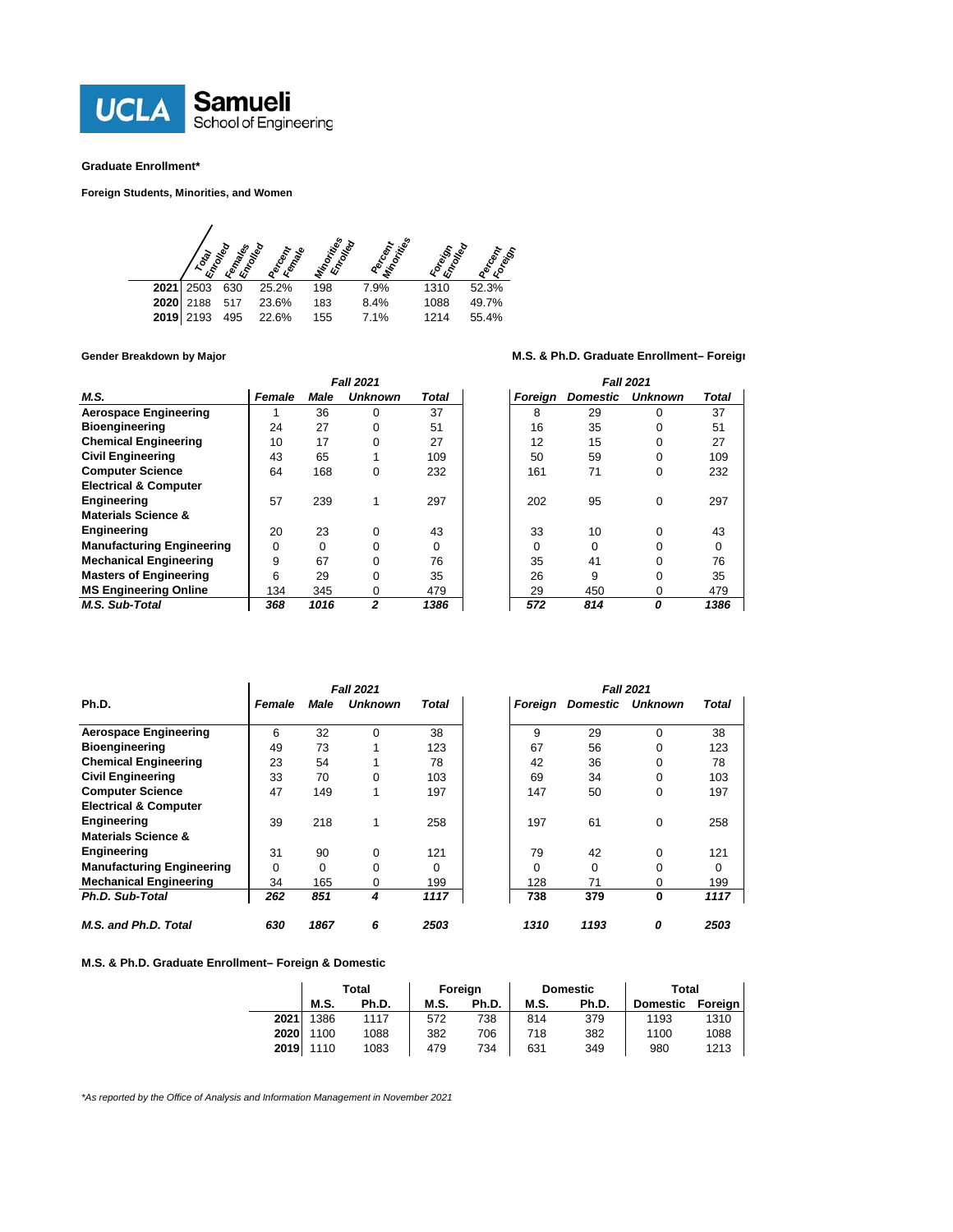

# **Degrees Awarded**

# **Undergraduate Degrees Awarded by Major\***

|                                           | 2018-2019 | 2019-2020 | 2020-2021 |
|-------------------------------------------|-----------|-----------|-----------|
| Aerospace Engineering                     | 43        | 55        | 56        |
| Bioengineering                            | 72        | 59        | 80        |
| <b>Chemical Engineering</b>               | 86        | 71        | 82        |
| Civil Engineering                         | 65        | 91        | 67        |
| <b>Computer Science</b>                   | 247       | 286       | 345       |
| <b>Computer Science &amp; Engineering</b> | 52        | 51        | 59        |
| <b>Computer Engineering</b>               | 4         | 21        | 34        |
| <b>Electrical Engineering</b>             | 149       | 150       | 142       |
| <b>Materials Engineering</b>              | 20        | 27        | 30        |
| <b>Mechanical Engineering</b>             | 154       | 129       | 156       |
| <b>B.S. Total</b>                         | 892       | 940       | 1051      |

# **Graduate Degrees Awarded by Major**

|                                            | 2018-2019 | 2019-2020 | 2020-2021 |
|--------------------------------------------|-----------|-----------|-----------|
| Aerospace Engineering                      |           | 16        | 6         |
| Bioengineering                             | 19        | 21        | 25        |
| <b>Chemical Engineering</b>                | 9         | 6         | 22        |
| Civil Engineering                          | 95        | 75        | 67        |
| <b>Computer Science</b>                    | 161       | 130       | 138       |
| <b>MS Engineering Online</b>               | 129       | 117       | 159       |
| <b>Electrical and Computer Engineering</b> | 209       | 114       | 166       |
| Materials Science & Engineering            | 27        | 27        | 21        |
| <b>Mechanical Engineering</b>              | 76        | 58        | 41        |
| M.S. Total                                 | 732       | 564       | 645       |

|                        | 2018-2019 | 2019-2020 | 2020-2021 |  |
|------------------------|-----------|-----------|-----------|--|
| <b>Engineer Degree</b> |           |           |           |  |

|                                              | 2018-2019 | 2019-2020 | 2020-2021 |
|----------------------------------------------|-----------|-----------|-----------|
| Aerospace Engineering                        | 3         | 3         | 4         |
| Bioengineering                               | 21        | 19        | 21        |
| <b>Chemical Engineering</b>                  | 17        | 22        | 16        |
| Civil Engineering                            | 13        | 8         | 23        |
| <b>Computer Science</b>                      | 24        | 20        | 30        |
| <b>Electrical Engineering &amp; Computer</b> | 39        | 33        | 2         |
| Materials Science & Engineering              | 23        | 24        | 32        |
| <b>Mechanical Engineering</b>                | 18        | 31        | 16        |
| Ph.D. Total                                  | 158       | 160       | 144       |
| <b>Graduate Degree Total</b>                 | 890       | 725       | 789       |

*\*As reported by the Office of Analysis and Information Management in November 2021*